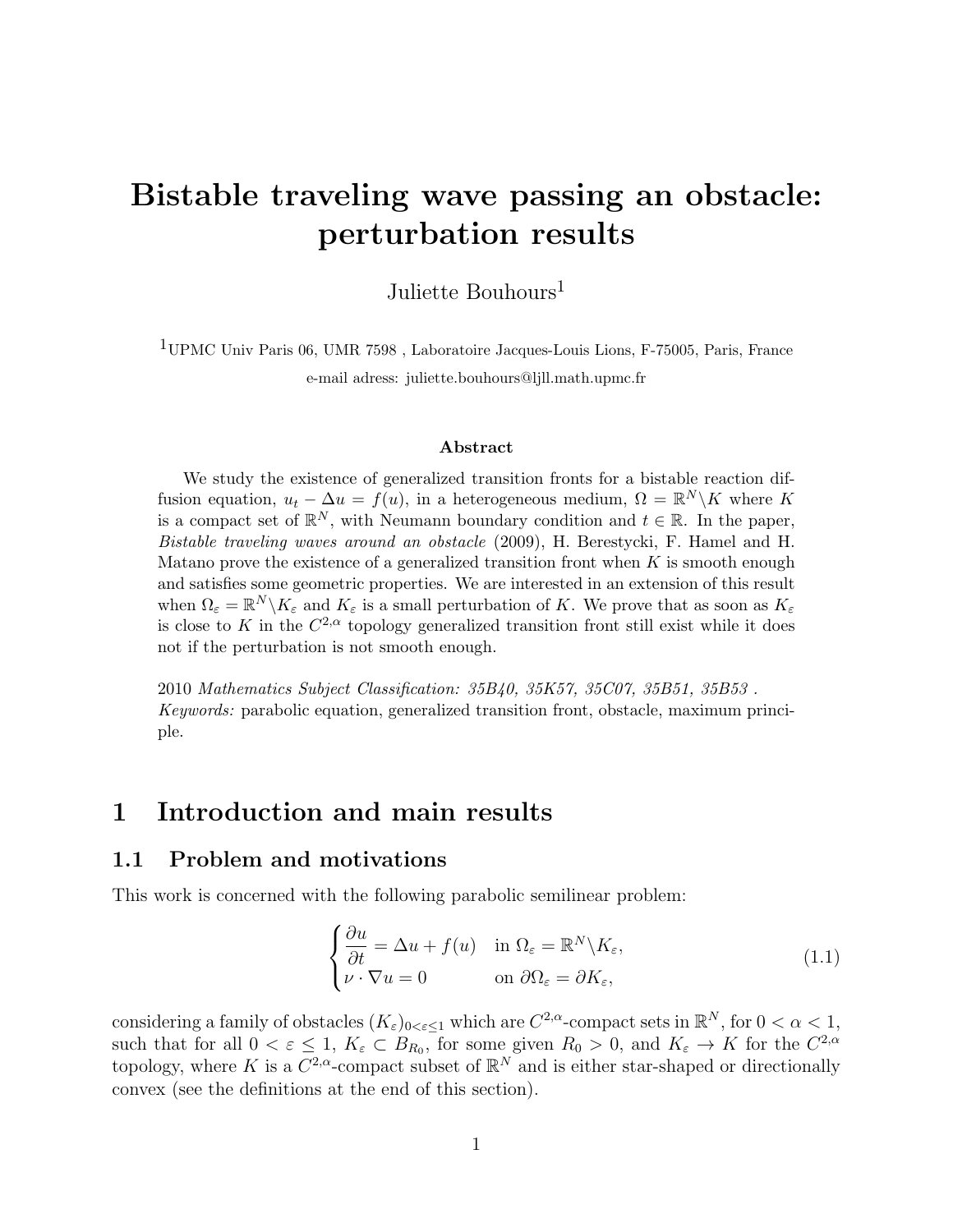**Remark 1.1** When we write  $K_{\varepsilon} \to K$  for the  $C^{2,\alpha}$  topology we mean that for each  $x_0$  in  $\partial K$ , and for some  $r > 0$  such that  $\partial K_{\varepsilon} \cap B_r(x_0) \neq \emptyset$  there exists a couple of parametrization of  $K_{\varepsilon}$  and  $K$ ,  $\psi_{\varepsilon}$  and  $\psi$ ,  $C^{2,\alpha}(B_r(x_0))$  functions such that  $\|\psi_{\varepsilon}-\psi\|_{C^{2,\alpha}(B_r(x_0))}\to 0$  as  $\varepsilon\to 0$ . For more details about the  $C^{2,\alpha}$  topology one can look at [1], chapter 6.

We assume that f is of bistable type, meaning that it is a  $C^{1,1}([0,1])$  function such that,

$$
\exists \theta \in (0,1) | f(0) = f(\theta) = f(1) = 0, \quad f'(0) < 0, \quad f'(1) < 0, \quad f(s) < 0 \quad \forall s \in (0,\theta), \quad f(s) > 0 \quad \forall s \in (\theta,1), \tag{1.2}
$$

with positive mass:

$$
\forall 0 \le s < 1, \int_s^1 f(\tau)d\tau > 0. \tag{1.3}
$$

Our goal is to study how does the shape of K influence the behavior of the solutions of (1.1) and as a consequence how a propagating planar traveling front interacts with our obstacles  $(K_{\varepsilon})_{\varepsilon}.$ 

Existence of traveling fronts for the homogeneous equation  $u_t = \Delta u + f(u)$  in  $\mathbb{R}^N$  has been studied since the article of Kolmogorov, Petrovsky and Piskunov, [2] in 1937. Recently more and more interest has been observed in the study of traveling front solutions in spatially dependent media because of its importance in several scientific fields. For more descriptions and references about those fronts one can look at the introduction of [3], and references therein. As in H. Berestycki, F. Hamel and H. Matano's paper we study here the existence of a particular type of generalized transition wave, a notion introduced by H. Berestycki and F. Hamel in [4, 5, 6] (see at the end of Section 1.2, Remark 1.7 for a precise definition).

Coming back to our framework, it follows from (1.2) and (1.3) that there exists a unique solution (up to translation)  $(c, \phi)$  of

$$
\begin{cases}\n\phi''(z) - c\phi'(z) + f(\phi(z)) = 0, & z \in \mathbb{R}, \\
\phi(-\infty) = 0, & \phi(+\infty) = 1, \\
0 < \phi(z) < 1,\n\end{cases} \quad z \in \mathbb{R},\n\tag{1.4}
$$

with  $c > 0$ . For further details see [7] for example.

As stated in [3] (section 2 and 3), as soon as  $K_{\varepsilon} \subset \{x, x_1 \leq L\}$ ,  $L \in \mathbb{R}$ , there exists a unique time global solution  $u_{\varepsilon}$  of (1.1) such that  $0 < u_{\varepsilon} < 1$ ,  $(u_{\varepsilon})_t > 0$  in  $\mathbb{R} \times \overline{\Omega_{\varepsilon}}$  and that behaves like a planar traveling front for very small times, i.e

$$
u_{\varepsilon}(t,x) - \phi(x_1 + ct) \to 0 \text{ as } t \to -\infty \text{ uniformly in } x \in \Omega_{\varepsilon}.
$$
 (1.5)

To prove these results the authors constructed some sub and super solutions  $\omega^+$  and  $\omega^$ depending only on  $x_1$  and t. Then using  $(1.5)$  and some extension of the comparison principle they proved the uniqueness of the entire (time-global) solution  $u_{\varepsilon}$ .

Moreover, they proved that the behavior of  $u_{\varepsilon}$  for large time is determined by the solution of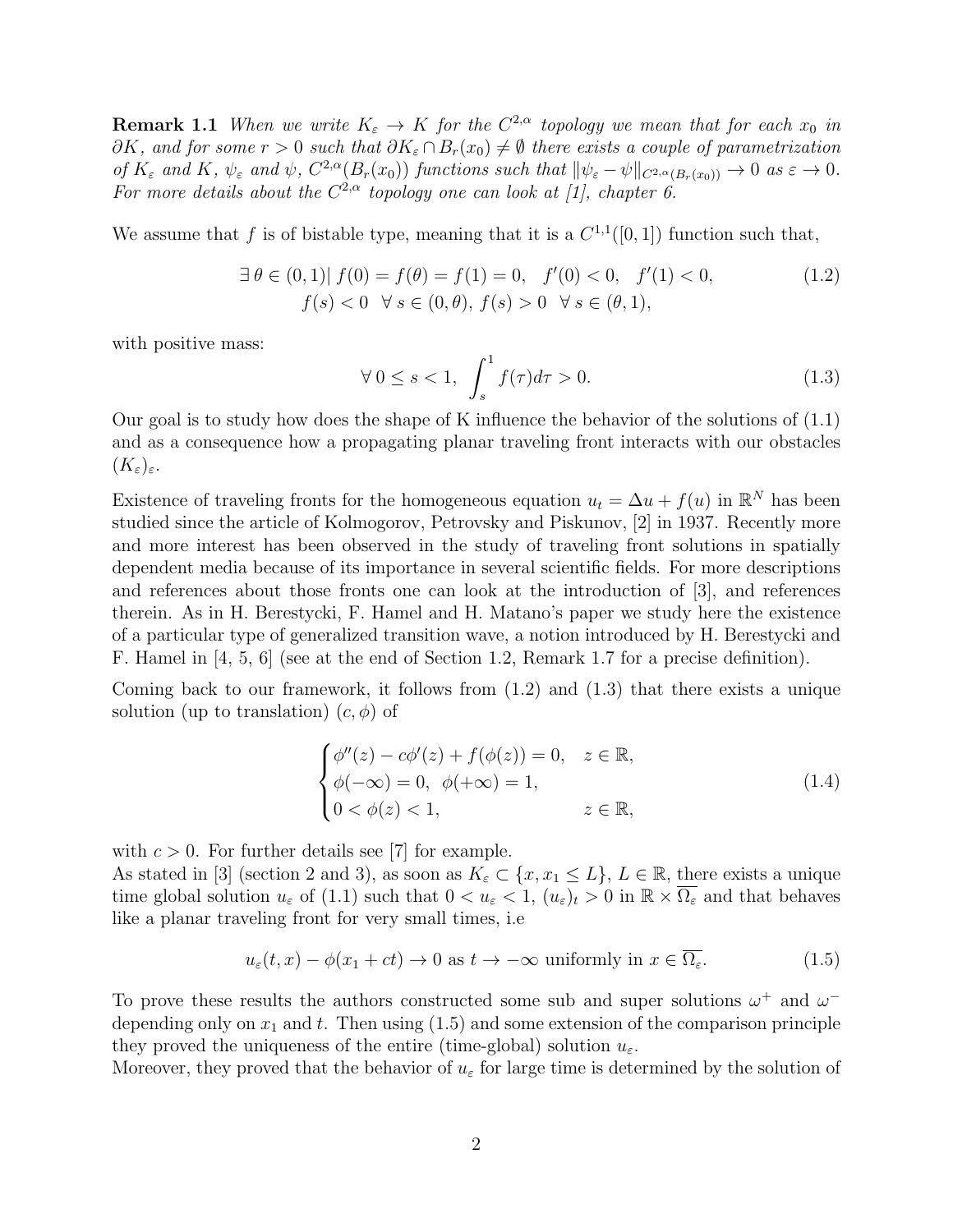the associated stationary problem. We will then start with the study of the following elliptic problem:

$$
\begin{cases}\n\Delta u_{\varepsilon,\infty} + f(u_{\varepsilon,\infty}) = 0 & \text{in } \Omega_{\varepsilon} = \mathbb{R}^N \backslash K_{\varepsilon}, \\
\nu \cdot \nabla u_{\varepsilon,\infty} = 0 & \text{on } \partial \Omega_{\varepsilon} = \partial K_{\varepsilon}, \\
0 < u_{\varepsilon,\infty} \le 1 & \text{in } \overline{\Omega_{\varepsilon}}, \\
\lim_{|x| \to +\infty} u_{\varepsilon,\infty}(x) = 1.\n\end{cases}
$$
\n(1.6)

**Remark 1.2** We add the extra consition  $\lim_{|x| \to +\infty} u_{\varepsilon,\infty}(x) = 1$ , because from [3], section 5, as soon as  $K_{\varepsilon}$  is a compact set,  $f \in C^{1}([0,1])$  satisfies (1.2) and (1.3), ( $\phi$ , c) solution of (1.4) with  $c > 0$  and under some asymptotic and monotonicity conditions on  $u_{\varepsilon}$ , which are satisfied in our framework, our entire solution  $u_{\varepsilon}$  converges toward  $u_{\varepsilon,\infty}$  as  $t \to +\infty$  locally uniformly in  $x \in \overline{\Omega}_{\varepsilon}$ , and  $u_{\varepsilon,\infty}$  is a classical solution of

$$
\begin{cases}\n\Delta u + f(u) = 0 & \text{in } \Omega_{\varepsilon}, \\
\nu \cdot \nabla u = 0 & \text{on } \partial \Omega_{\varepsilon}, \\
0 < u \|eq1 & \text{in } \overline{\Omega}_{\varepsilon},\n\end{cases} \tag{1.7}
$$

such that  $u_{\varepsilon,\infty}(x) \to 1$  as  $|x| \to +\infty$ .

Before stating the main results, let explain what we mean by star-shaped or directionally convex obstacles.

**Definition 1.3** K is called star-shaped, if either  $K = \emptyset$ , or there is  $x \in \overset{\circ}{K}$  such that, for all  $y \in \partial K$  and  $t \in [0, 1)$ , the point  $x + t(y - x)$  lies in  $\hat{K}$  and  $\nu_K(y) \cdot (y - x) \ge 0$ , where  $\nu_K(y)$ denotes the outward unit normal to  $K$  at  $y$ .

**Definition 1.4** K is called directionally convex with respect to a hyperplane  $P$  if there exists a hyperplane  $P = \{x \in \mathbb{R}^N, x \cdot e = a\}$  where e is a unit vector and a is some real number, such that

- for every line  $\Sigma$  parallel to e the set  $K \cap \Sigma$  is either a single line or empty,
- $K \cap P = \pi(K)$  where  $\pi(K)$  is the orthogonal projection of K onto P.

### 1.2 Main results

Our main result is the following theorem

**Theorem 1.5** Assume  $f \in C^{1,1}([0,1])$  satisfies (1.2) and (1.3). Consider  $(K_{\varepsilon})_{0 < \varepsilon \leq 1}$  a family of  $C^{2,\alpha}$ -compact sets of  $\mathbb{R}^N$  (i.e for all  $\varepsilon \in (0,1]$ ,  $K_{\varepsilon} \subset B_{R_0}$  for some  $R_0 > 0$ ) and let  $\Omega_{\varepsilon} = \mathbb{R}^N \backslash K_{\varepsilon}$  a smooth, open, connected subset of  $\mathbb{R}^N$  (with  $N \geq 2$ ). Assume that  $K_{\varepsilon} \to K$ for the  $C^{2,\alpha}$  topology as  $\varepsilon \to 0$ , where K is a  $C^{2,\alpha}$ -compact subset of  $\mathbb{R}^N$  that is either starshaped or directionally convex with respect to some hyperplane P. Then there exists  $\varepsilon_0 > 0$ such that for all  $0 < \varepsilon < \varepsilon_0$ , the unique solution of  $(1.6)$  is  $u_{\varepsilon,\infty} \equiv 1$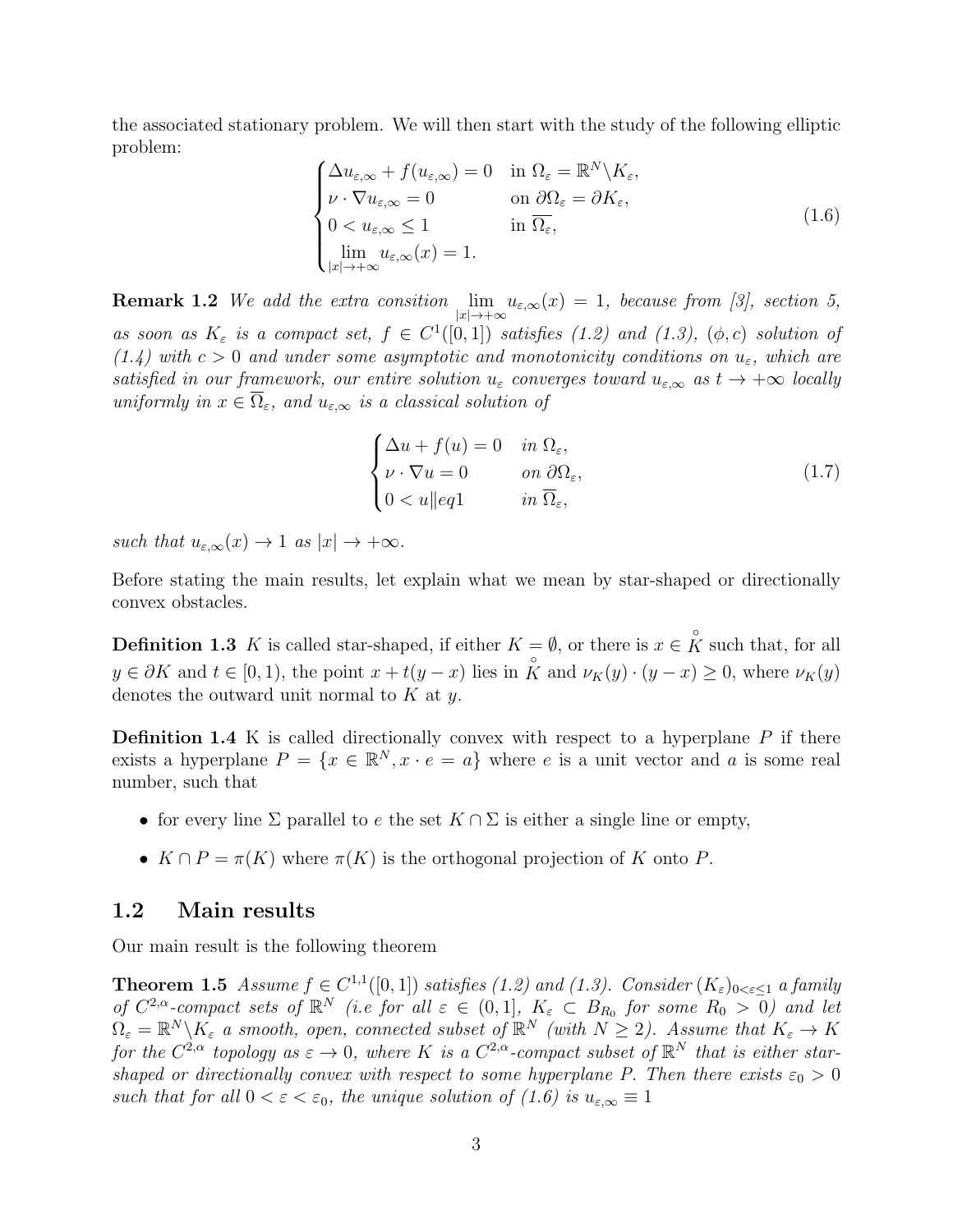This means that for obstacles that are compact sets in  $\mathbb{R}^N$  and close enough (in the  $C^{2,\alpha}$ sense) to some star-shaped or directionally convex domains then the unique solution of (1.6) is the constant 1.

This Theorem yields some properties about the solution  $u_{\varepsilon}$  of the parabolic problem (1.1).

**Corollary 1.6** Assume that f satisfies (1.2) and that there exists a solution  $\phi$  to (1.4) with  $c > 0$  (if f satisfies (1.2) and (1.3),  $\phi$  exists and  $c > 0$ ). Let  $(K_{\varepsilon})_{0 < \varepsilon < 1}$  be a family of compact domains in  $\mathbb{R}^N$  such that for all  $0 < \varepsilon \leq 1$ ,  $K_{\varepsilon} \subset B_{R_0}$ , for some given  $R_0 > 0$ , and  $K_{\varepsilon} \to K$  for the  $C^{2,\alpha}$  topology, with  $0 < \alpha < 1$  and where  $K \subset \mathbb{R}^N$  is either star-shaped or directionally convex with respect to some hyperplane P. Then for all  $0 < \varepsilon \leq 1$ , there exists an entire solution  $u_{\varepsilon}(t, x)$  of (1.1) such that  $0 < u_{\varepsilon} < 1$  and  $\partial_t u_{\varepsilon} > 0$  over  $\mathbb{R} \times \overline{\Omega_{\varepsilon}}$  and there exists  $\varepsilon_0 > 0$  such that for all  $0 < \varepsilon < \varepsilon_0$ ,

$$
u_{\varepsilon}(t,x) - \phi(x_1 + ct) \to 0
$$

as  $t \to \pm \infty$  uniformly in  $x \in \overline{\Omega_{\varepsilon}}$ , and as  $|x| \to +\infty$  uniformly in  $t \in \mathbb{R}$ .

We will prove Theorem 1.5 in section 2 below, and Corollary 1.6 in section 3.

**Remark 1.7** For all  $0 < \varepsilon < \varepsilon_0$  the solution  $u_\varepsilon(t, x)$  given in Corollary 1.6 is a generalized, almost planar, invasion front between 0 and 1 with global mean speed c, in the sense that

$$
\sup_{(t,x)\in\mathbb{R}\times\overline{\Omega_{\varepsilon}},x_1+ct\geq A} |u_{\varepsilon}(t,x)-1| \xrightarrow[A\to+\infty]{A\to+\infty} 0
$$
  

$$
\sup_{(t,x)\in\mathbb{R}\times\overline{\Omega_{\varepsilon}},x_1+ct\leq -A} |u_{\varepsilon}(t,x)| \xrightarrow[A\to+\infty]{A\to+\infty} 0
$$

Before proving the previous statements, let give some examples of domains  $(K_{\varepsilon})_{\varepsilon}$  and K to illustrate our results.

### 1.3 Examples

We assume that  $N = 2$  and we construct two families of obstacles; one which converges to a star shaped domain and the other which converges to a directionally convex domain. The black plain line represents the limit  $K$  and the dashed parts represent the small perturbations (of order  $\varepsilon$ ).



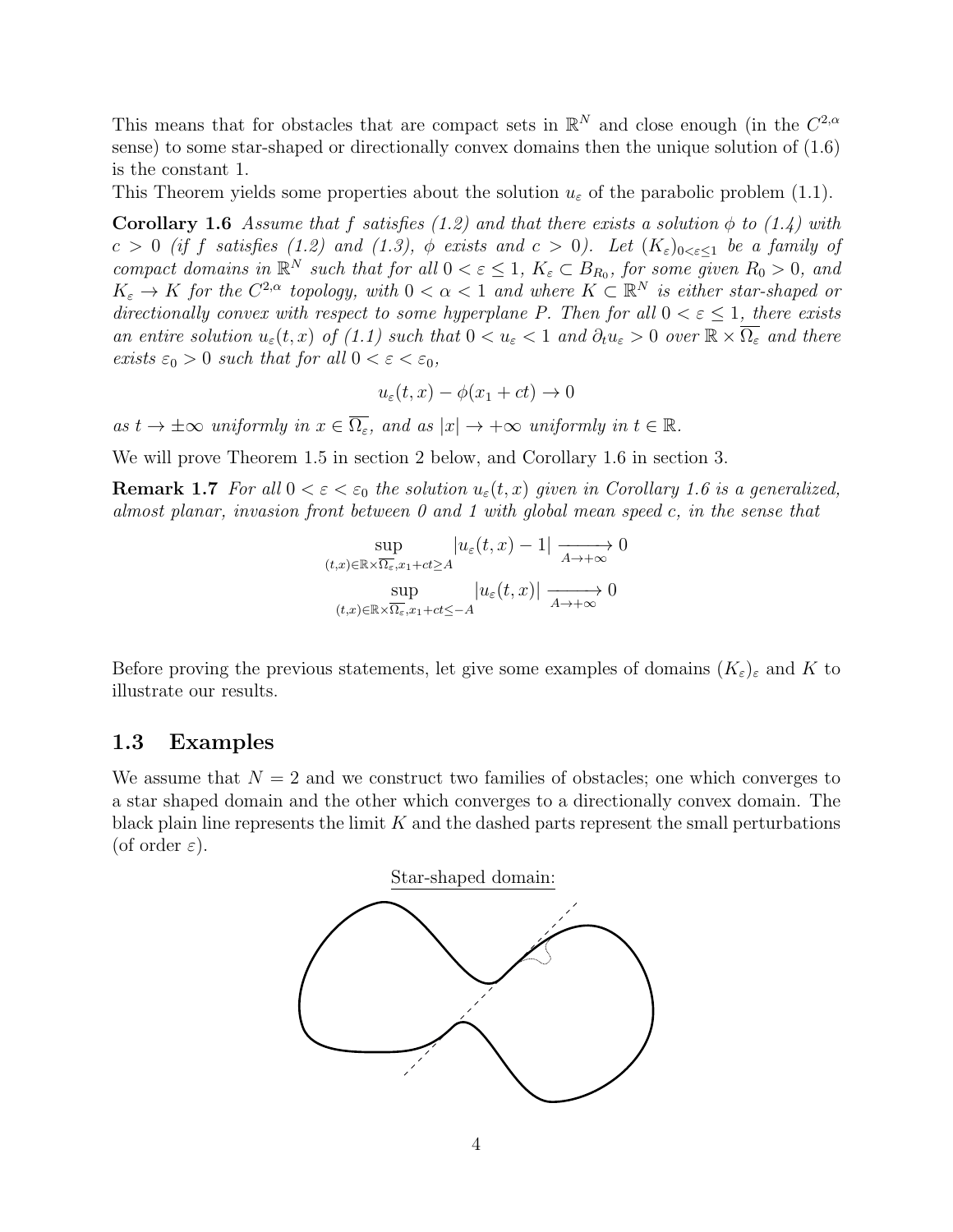Figure 1: Obstacles converging toward a star-shaped domain

The long-dashed line is used during the construction of  $K$  and it is on this line that we could find the center(s) of the domain (i.e the point x in Definition 1.3). We can clearly see that for all  $\varepsilon > 0$ ,  $K_{\varepsilon}$  is not star-shaped, because the points just behind the dashed area cannot be linked to the center  $x$  by a straight line.



Figure 2: Obstacles converging toward a directionally convex domain

In this second figure, the hyperplanes  $P$ , for which the plain black domain could be directionally convex are necessarily horizontal (i.e  $\{(x,y) \in \mathbb{R}^2 | (x,y) \cdot (0,1) = a\}$ ) and a has to be 0 (assuming the center of the ellipses are on the x-axis), else the second property in Definition 1.4 is not satisfied. Indeed the first property of Definition 1.4 eliminates every vertical hyperplanes P and the second property eliminates the diagonal ones. Adding small perturbations (of order  $\varepsilon$ ) on each side of each ellipse, one gets that for all  $\varepsilon > 0$  K<sub> $\varepsilon$ </sub> does not satisfy the second property of Definition 1.4.

One need to be careful on the shape of the perturbations. Indeed considering an ellipse, which is star-shaped and directionally convex and adding on each side of the vertical axis some well chosen perturbations (keeping the domain smooth), the obstacle is not star-shaped, neither directionally convex anymore (see figure below),

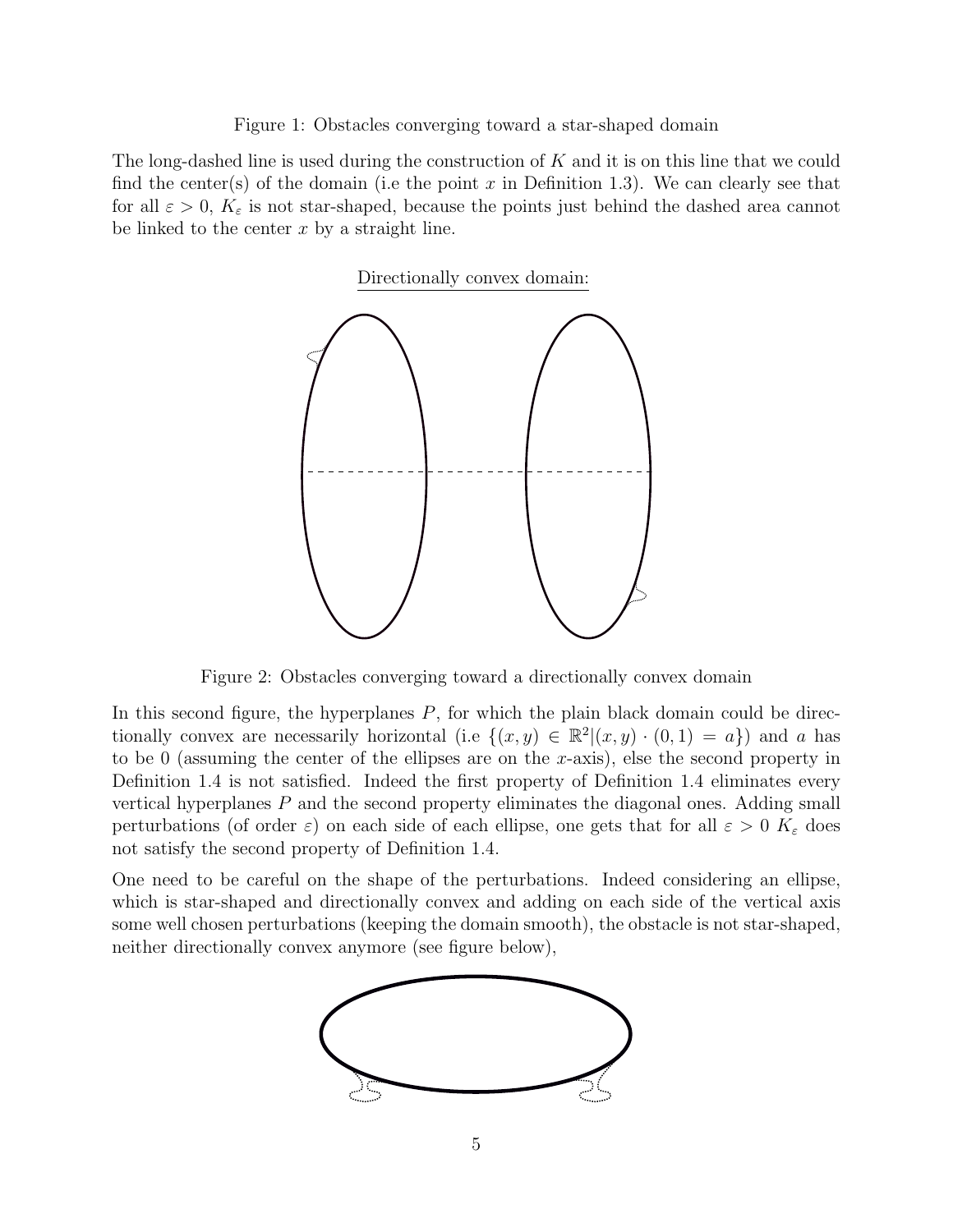Figure 3: Obstacles converging only in  $C^0$ 

and  $K_{\varepsilon} \to K$ , an ellipse, as  $\varepsilon \to 0$ , but the convergence of  $K_{\varepsilon}$  cannot be  $C^{2,\alpha}$  (see section 4 for more details) but only  $C^0$  which is not enough to get Theorem 1.5, as we will see in section 4.

## 2 Proof of the main Theorem

In this section, to simplify the notation we will write  $u_{\varepsilon}$  in stead of  $u_{\varepsilon,\infty}$ . As we are only working on the stationary problem, there is no confusion with the solution of the parabolic system. To prove Theorem 1.5, we will use the following Proposition:

**Proposition 2.1** For all  $0 < \delta < 1$ , if  $u_{\varepsilon}$  is a solution of (1.6), then there exists R =  $R(\delta) > R_0$ , such that  $u_{\varepsilon}(x) \geq 1 - \delta$  for all  $|x| \geq R$  and for all  $0 < \varepsilon < 1$ .

This proposition means that  $u_{\varepsilon}$  converges toward 1 as  $|x| \to +\infty$  uniformly in  $\varepsilon$ . Let first admit this result and prove Theorem 1.5.

### 2.1 Proof of Theorem 1.5

Using Schauder Estimates (see [1], chapter 6.7), we obtain that

$$
||u_{\varepsilon}||_{C^{2,\alpha}(\Omega)} \leq C.
$$

As  $K_{\varepsilon} \to K$  for the  $C^{2,\alpha}$  topology when  $\varepsilon \to 0$ , C is independent of  $\varepsilon$ . So there exists a sequence  $(\varepsilon_n)_n$  in  $]0, \eta \wedge 1[$  such that  $\varepsilon_n \to 0$  and  $u_{\varepsilon_n} \to u$  in  $C^2_{\text{loc}}$  as  $n \to +\infty$  and u satisfies:

$$
\begin{cases} \Delta u + f(u) = 0 & \text{in } \Omega = \mathbb{R}^N \backslash K, \\ \nu \cdot \nabla u = 0 & \text{on } \partial \Omega = \partial K, \end{cases}
$$
 (2.1)

because of the compact injection  $C^{2,\alpha}_{loc} \hookrightarrow C^2_{loc}$ . Using Proposition 2.1 we get  $\lim_{|x| \to +\infty} u(x) = 1$ . And  $K$  is either star-shaped or directionally convex. We now recall the following results from [3]:

**Theorem 2.2** Let f be a Lipschitz-continuous function in [0, 1] such that  $f(0) = f(1) = 0$ and f is nonincreasing in  $[1 - \delta, 1]$  for some  $\delta > 0$ . Assume that

$$
\forall 0 \le s < 1, \int_s^1 f(\tau)d\tau > 0. \tag{2.2}
$$

Let  $\Omega$  be a smooth, open, connected subset of  $\mathbb{R}^N$  (with  $N \geq 2$ ) with outward unit normal  $\nu$ , and assume that  $K = \mathbb{R}^N \backslash \Omega$  is compact. Let  $0 \le u \le 1$  be a classical solution of

$$
\begin{cases}\n\Delta u = f(u) & \text{in } \Omega, \\
\nu \cdot \nabla u = 0 & \text{on } \partial \Omega, \\
u(x) \to 1 & \text{as } |x| \to +\infty.\n\end{cases}
$$
\n(2.3)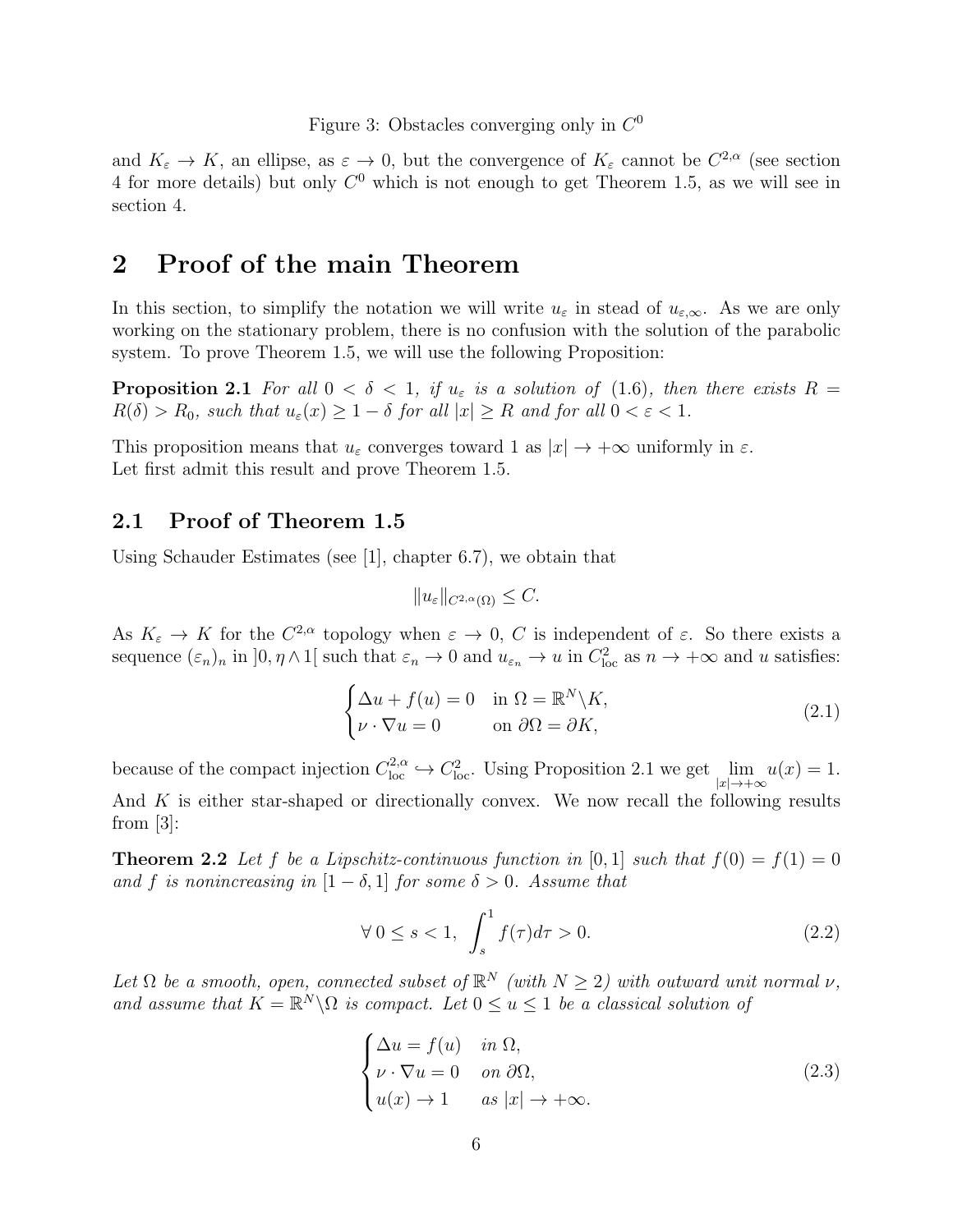If  $K$  is star shaped or directionally convex, then

$$
u \equiv 1 \text{ in } \Omega. \tag{2.4}
$$

**Remark 2.3** The main difficulty here was that, for every  $\varepsilon \in (0,1)$ ,  $K_{\varepsilon}$  is not necessarily star-shaped nor directionally convex and thus we could not use directly Theorem 2.2. The purpose of the article is to find an equivalent to Theorem 2.2 but in the case of a family of obstacles  $(K_{\varepsilon})_{\varepsilon}$  that converges toward a star-shaped or directionally convex domain.

It follows from Theorem 2.2 that  $u \equiv 1$ . It also proves that the limit u is unique and thus  $u_{\varepsilon} \to u$  as  $\varepsilon \to 0$  in  $C^2$  (and not only along a subsequence).

Now we need to prove that there exists  $\varepsilon_0 > 0$  such that  $u_{\varepsilon} \equiv 1$  for all  $0 < \varepsilon < \varepsilon_0$ . Let assume that for all  $\varepsilon > 0$ ,  $u_{\varepsilon} \neq 1$ . Then there exists  $x_0 \in \Omega_{\varepsilon}$  such that  $u_{\varepsilon}(x_0) = \min_{x \in \Omega_{\varepsilon}} u_{\varepsilon}(x) < 1$ . As  $u_{\varepsilon}$  is a solution of (1.6), the Hopf lemma yields that,

if 
$$
x_0 \in \partial K_{\varepsilon}
$$
 then  $\frac{\delta u_{\varepsilon}}{\delta \nu}(x_0) < 0$ ,

which is impossible due to Neuman boundary conditions. Hence  $x_0 \in \Omega_{\varepsilon}$ . If  $u_{\varepsilon}(x_0) > \theta$ ,

$$
-\Delta u_{\varepsilon}(x_0) = f(u_{\varepsilon}(x_0)) > 0,
$$

which is impossible since  $x_0$  is a minimizer. So, for all  $0 < \varepsilon < 1$ ,

$$
0 \le \min_{x \in \Omega_{\varepsilon}} u_{\varepsilon}(x) \le \theta,
$$

which contradicts  $u_{\varepsilon} \to u \equiv 1$ . Thus there exists  $\varepsilon_0$  such that for all  $\varepsilon < \varepsilon_0$ ,  $u_{\varepsilon} \equiv 1$ .  $\Box$ 

### 2.2 Proof of Proposition 2.1

We will now prove Proposition 2.1, starting with the following lemma:

**Lemma 2.4** There exists  $\omega = \omega(r)$  with  $r \in \mathbb{R}^+$  such that

$$
\begin{cases}\n-\omega''(r) = f(\omega(r)), & \forall r \in \mathbb{R}_*^+, \\
\omega(0) = 0, & \omega'(0) > 0, \\
\omega' > 0, & 0 < \omega < 1 \quad \text{in } \mathbb{R}_*^*, \\
\lim_{r \to +\infty} \omega(r) = 1.\n\end{cases}
$$
\n(2.5)

We can prove this lemma using some results about traveling fronts in the multistable case (a) or using an ODE approach (b).

#### Proof of Lemma 2.4

• (a) Proof using traveling waves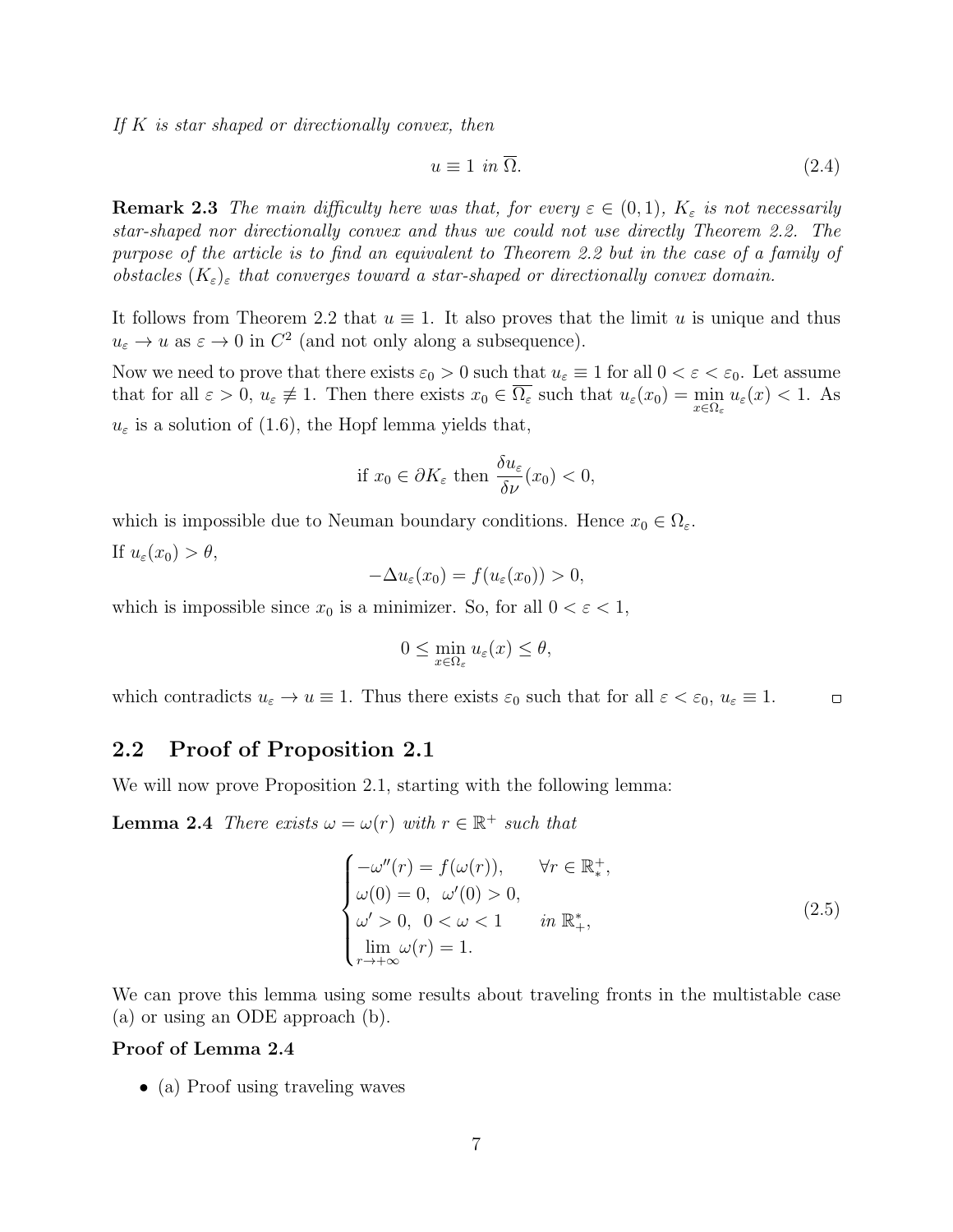We know from [7] that there exists a unique solution  $(\omega_1, c_1) \in C^2(\mathbb{R}) \times \mathbb{R}$  of

$$
\begin{cases}\n-\omega_1''(x) + c_1 \omega_1'(x) = f(\omega_1(x)) & \text{in } \mathbb{R}, \\
\omega_1(-\infty) = 0, & \omega_1(+\infty) = 1, \\
\omega_1' > 0, & \text{in } \mathbb{R}, \\
0 < \omega_1 < 1, & \text{in } \mathbb{R}.\n\end{cases}
$$
\n(2.6)

Because of (1.3),  $c_1 > 0$ . One can prove the existence and uniqueness of  $v \in C^2(\mathbb{R}^+)$ 

$$
\begin{cases}\nv''(z) - cv'(z) + f(v(z)) = 0, & \forall z \in (0, +\infty), \\
v(0) = 0, & v(+\infty) = 1, \\
v'(z) > 0, & \forall z \in (0, +\infty), \\
0 < v(z) < 1, & \forall z \in (0, +\infty),\n\end{cases}
$$
\n(2.7)

for  $c \le c_1$  (see [7, 8]). Then taking  $c = 0 \le c_1$  there exists  $\omega \in C^2(\mathbb{R}^+)$  such that

$$
\begin{cases}\n\omega''(z) + f(\omega(z)) = 0, & \forall z \in (0, +\infty), \\
\omega(0) = 0, & \omega(+\infty) = 1, \\
\omega'(z) > 0, & \forall z \in (0, +\infty), \\
0 < \omega(z) < 1, & \forall z \in (0, +\infty).\n\end{cases}
$$

The Hopf Lemma yields that  $\omega'(0) > 0$ .

• (b) Proof using an ODE approach.

We want to prove the global existence and uniqueness of the following ODE:

$$
\begin{cases}\n-\omega'' = f(\omega) & \text{in } (0, +\infty), \\
\omega(0) = 0, \\
\omega'(0) = \sqrt{2F(1)},\n\end{cases}
$$
\n(2.8)

where  $F(z) = \int_0^z f(s)ds$ . Using (1.3),  $F(1) > 0$ .

From Cauchy-Lipschitz theorem we know that there exists a unique maximal solution  $\omega$  of (2.8) in  $I \subset (0, +\infty)$ . To prove the global existence, i.e  $I = (0, +\infty)$ , let prove that  $\omega' > 0$ in  $I$  and  $0 < \omega < 1$  in  $I$ .

We start by proving that  $\omega' > 0$ . We know that  $\omega'(0) > 0$ . Suppose that there exists  $r_0 \in I$ such that  $\omega'(r_0) = 0$ . Then multiplying (2.8) (1) by  $\omega'$  and integrating between 0 and  $r_0$ , one gets:

$$
-F(1) + F(w(r_0)) = 0 = \int_1^{\omega(r_0)} f(z)dz.
$$
 (2.9)

Without loss of generality, we extend f linearly (as a  $C<sup>1</sup>$  function) outside [0, 1]. Note that by the Maximum Principle any solution with such a f will take values in  $[0, 1]$ , hence is a

 $\Box$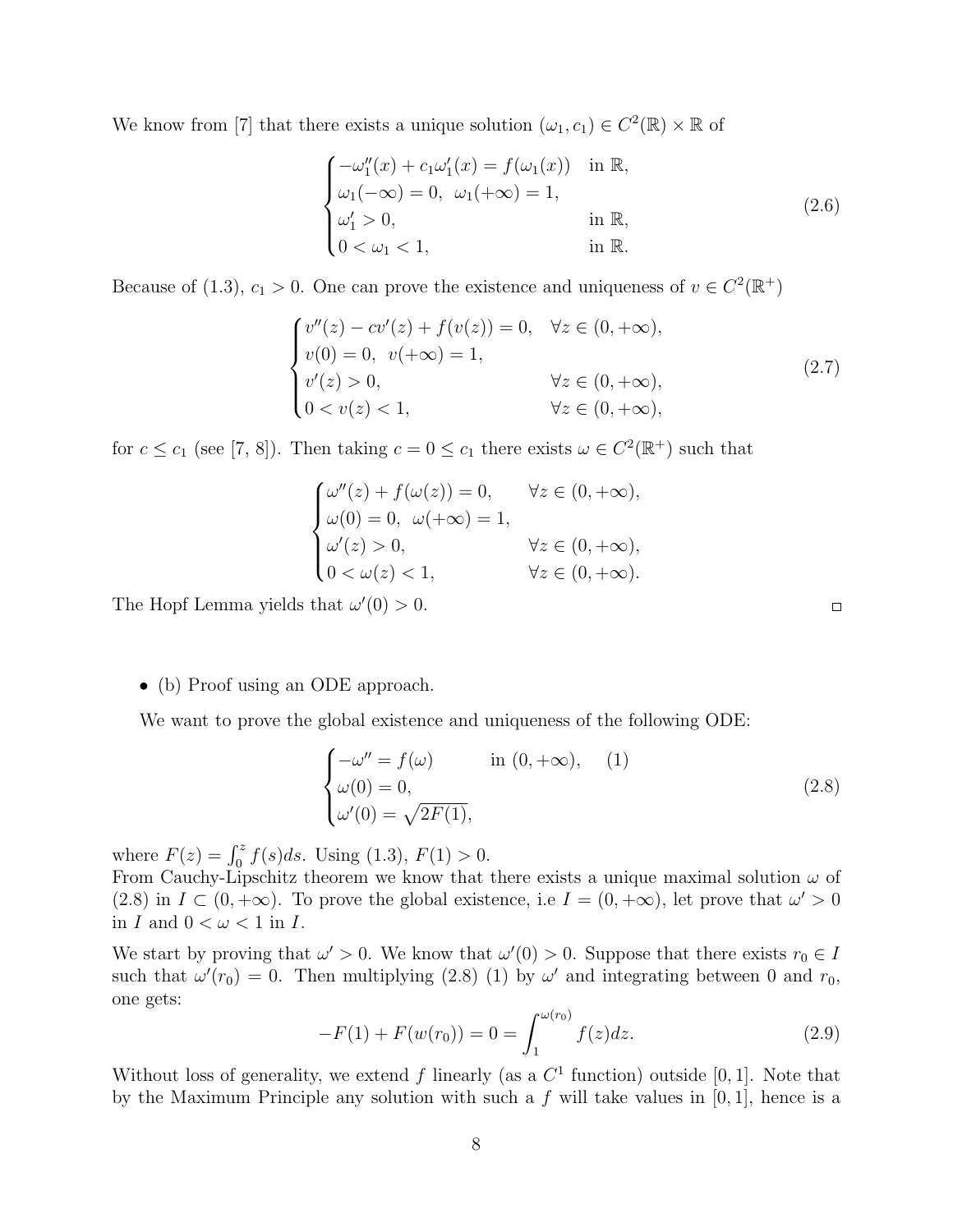solution of the original problem. The last equation (2.9) is impossible, which implies that  $\omega > 0$  in I.

Next assume by contradiction that there exists  $r_1 \in I$  such that  $\omega(r_1) = 1$ . Using the same method as above (multiplying by  $\omega'$  and integrating between 0 and  $r_1$ ) one gets:

$$
\frac{(\omega'(r_1))^2}{2} - F(1) + F(1) = 0,
$$

which is impossible. Hence  $0 < w < 1$  in I.

If we assume that  $I \subsetneq (0, +\infty)$ , i.e there exists  $r_{\infty} \in (0, +\infty)$  such that  $I = (0, r_{\infty})$ , it means that  $\lim \omega(r) = +\infty$  as  $r \to r_\infty$ . This is impossible because  $0 < \omega < 1$  in I. Thus  $I = (0, +\infty).$ 

We have proved that there exists a unique global solution  $\omega$  of (2.8) and that  $\omega'(r) > 0$  and  $0 < \omega(r) < 1$  for all  $r \in (0, +\infty)$ . As  $\omega$  is increasing and bounded from above, it has a limit when  $r \to +\infty$  such that  $0 < \omega(+\infty) \leq 1$ . Moreover  $\omega(+\infty) > \theta$ . Indeed if we assume that  $\omega \leq \theta$  in  $\mathbb{R}_+$  then one gets that  $\omega$  is convex (since  $\omega'' = -f(\omega) \geq 0$ ) and increasing, it then goes to  $+\infty$  when  $r \to +\infty$ , which is impossible. It immediately follows from elliptic regularity estimates that  $f(\omega(+\infty)) = 0$ . Hence  $\omega(+\infty) = 1$ . One has proved Lemma 2.4.  $\Box$ 

**Proof of Proposition 2.1.** Now we introduce a function  $f_{\delta}$  with the same hypothesis as f but such that  $f_{\delta} \leq f$ ,  $f_{\delta} = f$  in  $[0, 1 - \delta]$  and  $f_{\delta}(1 - \frac{\delta}{2})$  $\frac{\delta}{2}$ ) = 0 (see figure below). Notice that  $\int_0^{1-\frac{\delta}{2}} f_\delta(z) dz > 0$  for  $\delta$  small.



Figure 4:  $f_{\delta}(x)$ 

For the same reason than in Lemma 2.4 there exists  $\omega = \omega_{\delta}$  such that

$$
\begin{cases}\n-\omega_{\delta}''(x) = f_{\delta}(\omega_{\delta}(x)) & \text{in } (0, +\infty), \\
\omega_{\delta}(0) = 0, \quad \omega_{\delta}(+\infty) = 1 - \frac{\delta}{2}, \\
0 < \omega_{\delta} < 1 - \frac{\delta}{2} \\
\omega_{\delta}' > 0\n\end{cases} \quad \text{in } (0, +\infty),
$$
\n
$$
(2.10)
$$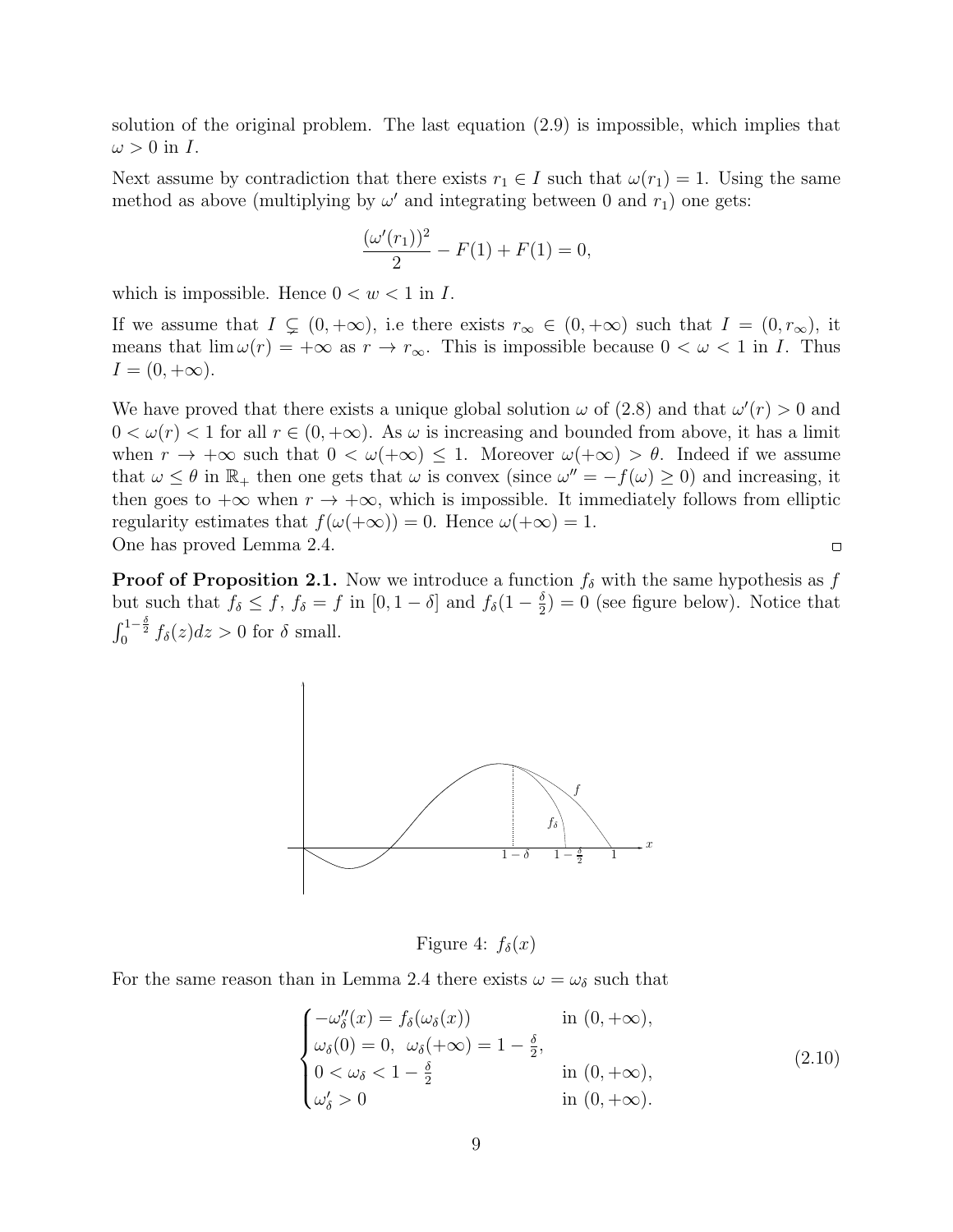Next, for any  $R > R_0$  consider  $\omega_{\delta}(|x| - R)$  for every  $|x| \ge R$  and let  $z(x) = \omega_{\delta}(|x| - R)$ , one gets:

$$
\Delta z + f(z) = \omega_{\delta}'' + \frac{N-1}{|x|}\omega_{\delta}'+f(\omega_{\delta}) = \frac{N-1}{|x|}\omega_{\delta}'+f(\omega_{\delta})-f_{\delta}(\omega_{\delta}) > 0 \text{ in } \{|x| > R\}.
$$

So

$$
-\Delta z < f(z) \text{ in } \{|x| > R\}. \tag{2.11}
$$

We want to prove that

$$
\omega_{\delta}(|x| - R_0) < u_{\varepsilon}(x), \qquad \forall x \in \mathbb{R}^N, |x| \ge R_0.
$$

We know from (1.6) that  $u_{\varepsilon}(x) \to 1$  as  $|x| \to +\infty$ . Hence there exists  $A = A(\varepsilon) > 0$  such that  $u_{\varepsilon}(x) \geq 1 - \frac{\delta}{3}$  $\frac{3}{3}$ , for all  $|x| \geq A$ . One gets  $u_{\varepsilon}(x) \ge \omega(|x| - A)$ , for all  $|x| \ge A$ .



Figure 5:  $u_{\varepsilon}$  and  $\omega_{\delta}(|\cdot| - A)$ 

Consider

$$
\overline{R} = \inf \left\{ R \ge R_0; u_\varepsilon(x) > \omega_\delta(|x| - R), \text{ for all } \{|x| \ge R\} \right\}.
$$
 (2.12)

As  $R \ge R_0$  and  $K_{\varepsilon} \subset B_{R_0}$ ,  $u_{\varepsilon}$  is always defined on  $\{|x| > R\}$ . One will prove that  $R = R_0$ . As  $\omega_{\delta}$  is increasing, we know that

$$
\forall R \ge A \quad u_{\varepsilon}(x) \ge \omega(|x| - R), \quad \forall |x| \ge R.
$$

Hence  $\overline{R} \leq A$ . Assume that  $\overline{R} > R_0$ . Then there are two cases to study:

• either inf  $\left\{ u_{\varepsilon}(x) - \omega_{\delta}(|x| - \overline{R}), \quad \forall |x| > \overline{R} \right\} > 0, (1)$ • or inf  $\left\{u_{\varepsilon}(x) - \omega_{\delta}(|x| - \overline{R}), \quad \forall |x| > \overline{R}\right\} = 0.$  (2)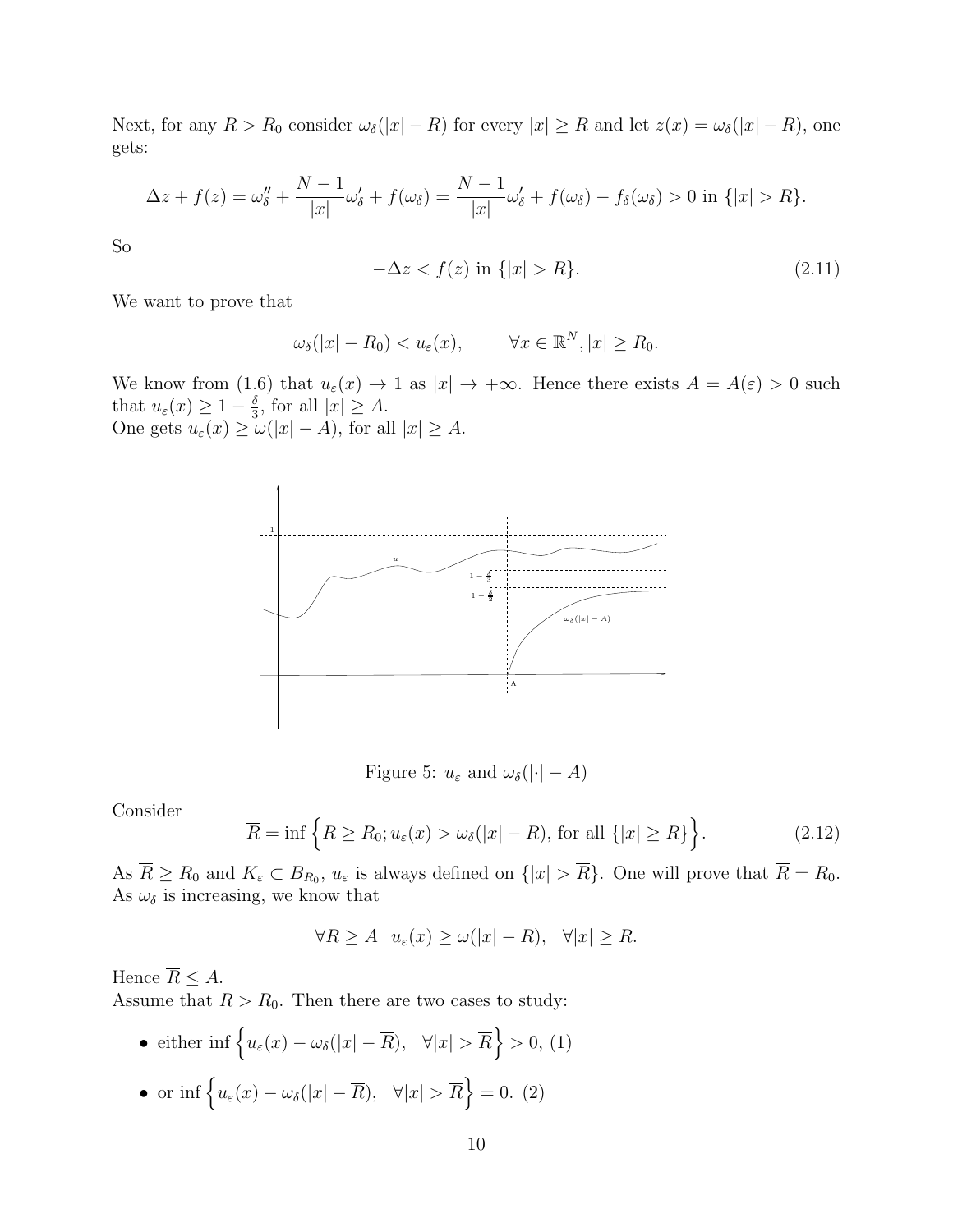In the first case (1), one gets  $u_{\varepsilon}(x) > \omega_{\delta}(|x| - \overline{R})$  for all  $|x| > \overline{R}$ . As  $\nabla u_{\varepsilon}$  and  $\omega_{\delta}'$  are bounded one can translate  $\omega_{\delta}$  to the left such that both graphs touch at one point, i.e there exists  $R^* < \overline{R}$  such that  $u_{\varepsilon}(x) \ge \omega_{\delta}(|x| - R^*)$  for all  $|x| > R^*$ , and  $u_{\varepsilon}(x_0) = \omega_{\delta}(|x_0| - R^*)$  for some  $|x_0| > R^*$ . This contradicts the optimality of  $\overline{R}$ .

In the second case (2), there necessarily exists  $x_0$  with  $|x_0| > \overline{R}$  such that  $u_\varepsilon(x_0) = \omega_\delta(|x_0| \overline{R}$ ). Let  $v(x) = u_{\varepsilon}(x) - \omega_{\delta}(|x| - \overline{R})$ , for all  $|x| > \overline{R}$ . As  $u_{\varepsilon}$  is a solution of (1.6) and using  $(2.11), v$  satisfies:

$$
\begin{cases}\n-\Delta v > f(v) & \text{in } \{|x| > \overline{R}\}, \\
v > 0 & \text{on } \{|x| = \overline{R}\}.\n\end{cases}
$$
\n(2.13)

From the maximum principle  $v(x) \geq 0$ , for all  $|x| \geq \overline{R}$ . But there exists  $x_0$  such that  $|x_0| > \overline{R}$  $(x_0$  is an interior point) and  $v(x_0) = 0$ , i.e  $v(\cdot)$  reaches its minimum 0 inside the domain. This implies that  $v(\cdot) \equiv 0$ , which is impossible because  $v(\cdot) > 0$ , for all  $|x| = \overline{R}$ .

Then  $R = R_0$  which does not depend on  $\varepsilon$  and

$$
\forall |x| \ge R_0 \quad u_{\varepsilon}(x) \ge \omega(|x| - R_0).
$$

 $\frac{\delta}{2}$  as  $|x| \to +\infty$  implies that there exists  $\hat{R}$ , independent of  $\varepsilon$ , such that for But  $\omega_{\delta}(x) \to 1 - \frac{\delta}{2}$ all  $|x| > \hat{R} + R_0$ ,  $u_{\varepsilon}(x) > \omega_{\delta}(|x| - R_0) \ge 1 - \delta$ . One has proved Proposition 2.1.  $\square$ 

# 3 The associated parabolic problem and its properties

In this section we will use Theorem 1.5, to apply some results of [3] and derive Corollary 1.6. We investigate the following semilinear parabolic problem:

$$
\begin{cases} \frac{\partial u_{\varepsilon}}{\partial t} = \Delta u_{\varepsilon} + f(u_{\varepsilon}) & \text{in } \Omega_{\varepsilon} = \mathbb{R}^N \backslash K_{\varepsilon}, \\ \nu \cdot \nabla u_{\varepsilon} = 0 & \text{on } \partial \Omega_{\varepsilon} = \partial K_{\varepsilon}, \end{cases}
$$
(3.1)

where  $K_{\varepsilon}$  is a compact set in  $\mathbb{R}^N$ . Notice that in this section,  $u_{\varepsilon}$  is the solution of the parabolic problem. Proof of Corollary 1.6 We know from H. Berestycki, F. Hamel and H. Matano's paper [3] that their exists an entire solution  $u_{\varepsilon}$  of (3.1) in  $\Omega_{\varepsilon}$  such that  $0 < u_{\varepsilon}(t,x) < 1, \ \partial_t u_{\varepsilon}(t,x) > 0 \text{ for all } (t,x) \in \mathbb{R} \times \overline{\Omega_{\varepsilon}} \text{ and }$ 

$$
u_{\varepsilon}(t,x) - \phi(x_1 + ct) \to 0
$$
 as  $t \to -\infty$  uniformly in  $x \in \overline{\Omega_{\varepsilon}}$ ,

and as  $|x| \to +\infty$  uniformly in  $t \in \mathbb{R}$ . Furthermore, there exists a classical solution  $u_{\varepsilon,\infty}$  of

$$
\begin{cases}\n\Delta u_{\varepsilon,\infty} + f(u_{\varepsilon,\infty}) = 0 & \text{in } \Omega_{\varepsilon} = \mathbb{R}^N \setminus K_{\varepsilon}, \\
\nu \cdot \nabla u_{\varepsilon,\infty} = 0 & \text{on } \partial \Omega_{\varepsilon} = \partial K_{\varepsilon}, \\
0 < u_{\varepsilon,\infty} \le 1 & \text{in } \overline{\Omega_{\varepsilon}}, \\
\lim_{|x| \to +\infty} u_{\varepsilon,\infty}(x) = 1,\n\end{cases} \tag{3.2}
$$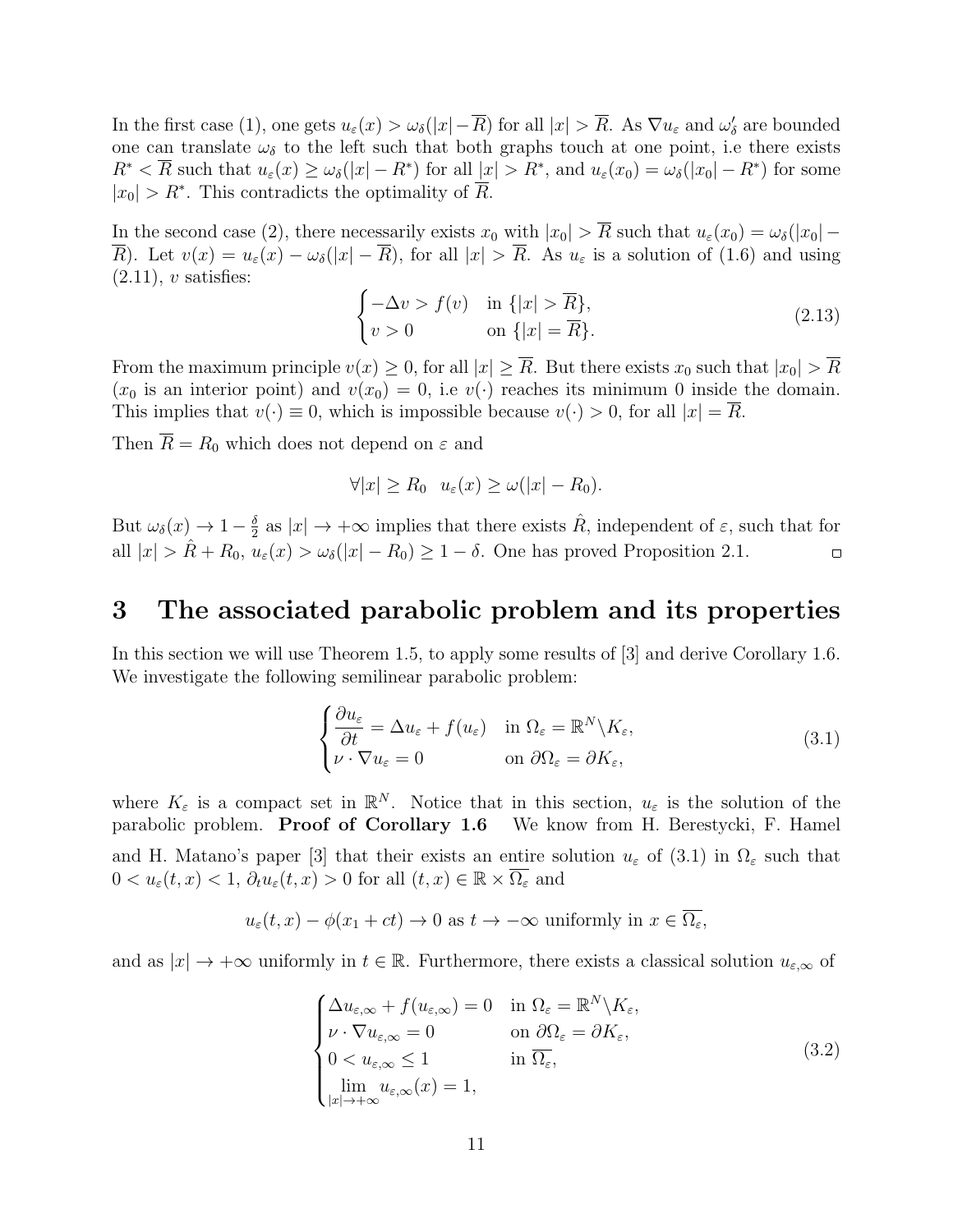such that

$$
u_{\varepsilon}(t,x) - \phi(x_1 + ct)u_{\varepsilon,\infty}(x) \to 0
$$
 as  $t \to +\infty$  uniformly in  $x \in \overline{\Omega_{\varepsilon}}$ .

Then using Theorem 1.5, there exists  $\varepsilon_0 < 1$  such that for all  $0 < \varepsilon < \varepsilon_0$ , the only solution  $u_{\varepsilon,\infty}$  of (3.2) is identically equal to 1. We have proved Corollary 1.6.  $\Box$ 

# 4 Discussion about the convergence of  $(K_{\varepsilon})_{0<\varepsilon<1}$

In this section we discuss the hypothesis of convergence of  $(K_{\varepsilon})_{0<\varepsilon<1}$ . Until now we assumed that  $K_{\varepsilon} \to K$  in  $C^{2,\alpha}$ , with  $0 < \alpha < 1$  in order to use the Schauder estimates and ensure the convergence of  $u_{\varepsilon}$  as  $\varepsilon \to 0$ . One can wonder if we can weaken this hypothesis: would the  $C^0$  or  $C^1$  convergence be enough?

We will prove that the  $C^0$  convergence is not enough.

# 4.1 Example of a family of obstacles that converges only in  $C^0$

In this subsection we construct a family of obstacles that are neither star-shaped nor directionally convex but converges uniformly to  $K$  which is convex. We want to prove that for all  $\varepsilon \in ]0,1]$  there exists a solution of (3.2) which is not identically equal to 1. To do so we will use the counterexample of section 6.3 in [3].



Figure 6: Liouville counterexample

Zooming on the dashed part: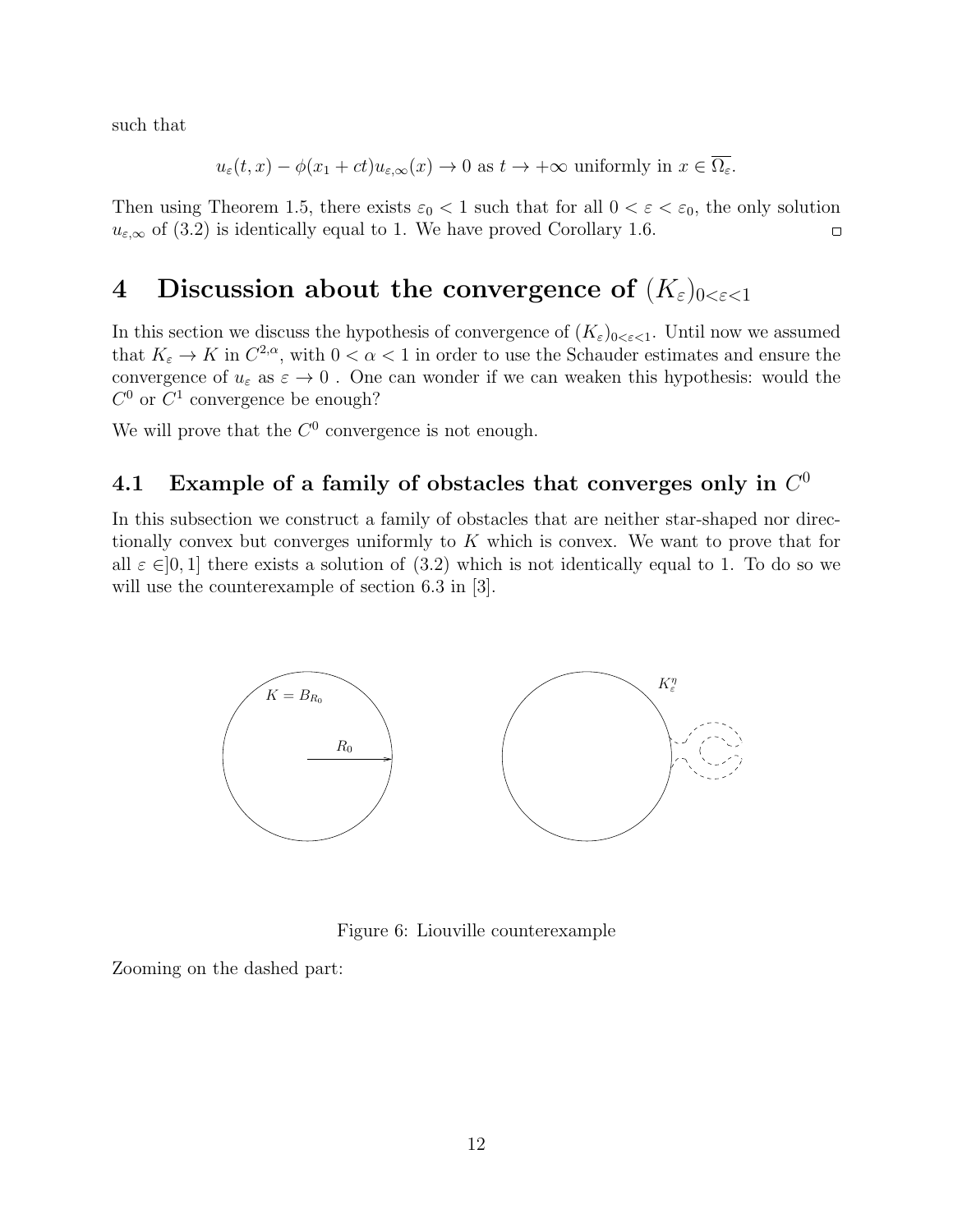

Figure 7: Zoom on the perturbation  $V_{\varepsilon}$ 

We consider an obstacle  $K_{\varepsilon} = K_{\varepsilon}^{\eta}$  (see figure 6 and 7), for  $\varepsilon > 0$ , such that:

$$
\begin{cases}\n\left(\mathcal{A}\cap\{x;x_1\leq x_1^0\}\right)\cup B_{R_0}\cup C_{\varepsilon}\subset K_{\varepsilon}^{\eta},\\
\mathcal{A}\cap\{x;x_1>x_1^0,|x'|>2\eta\}\subset K_{\varepsilon}^{\eta},\\
K_{\varepsilon}^{\eta}\subset\left(\mathcal{A}\cap\{x;x_1>x_1^0,|x'|>\eta\}\right)\cup B_{R_0}\cup\left(\mathcal{A}\cap\{x;x_1\leq x_1^0\}\right)\cup C_{\varepsilon}.\n\end{cases}
$$
\n(4.1)

where  $x' = (x_2, ..., x_N)$  and  $\mathcal{A} = \{x : R_1 \leq |x - x^0| \leq R_2\}$ ,  $R_0, R_1 < R_2$ , are three positive constants,  $x^0 = (x_1^0, 0, 0, ..., 0)$  is the center of the annular region A with  $x_1^0 = R_0 + R_2 + \beta_{\varepsilon}$ ,  $C_{\varepsilon}$  is some corridor that links smoothly A and  $B_{R_0}$  which length is  $\beta_{\varepsilon}$  and  $\eta > 0$ , small enough.

Now let explain why the convergence of  $K_{\varepsilon}$  is only true for the  $C^0$  topology.

We want that for all  $\varepsilon > 0$ , the annular region A stays an annular region (see arguments in the next section, Corollary 4.1 and 4.2). To do so we need to reduce vertically and horizontally the perturbation in order to stay with an annular region.

To simplify the proof, assume that  $N=2$ . Let g be the parametrization of  $K=B_{R_0}$ , i.e.

$$
K = \left\{ (x, y) \in \mathbb{R}^2 | (x, y) = g(t) = \left( R_0 \cos(t), R_0 \sin(t) \right) \ \forall t \in [0, 2\pi] \right\}.
$$
 (4.2)

Let  $f_{\varepsilon}$  be the parametrization of  $K_{\varepsilon}$  for all  $0 < \varepsilon \leq 1$ . To define  $f_{\varepsilon}$ , we start with the case when  $\varepsilon = 1$ :

$$
K_1 = \left\{ (x, y) \in \mathbb{R}^2 | (x, y) = f_1(t) = \begin{cases} g(t) & \forall t \in ]\theta, 2\pi - \theta[, \\ h(t) & \forall t \in [0, \theta] \cup [2\pi - \theta, 2\pi[ \end{cases} \right\},
$$
(4.3)

where  $\theta$  is some small positive number and h is such that  $f_1$  is a  $C^{2,\alpha}$  function. Now one can define  $f_{\varepsilon}$  and  $K_{\varepsilon}$ :

$$
K_{\varepsilon} = \left\{ (x, y) \in \mathbb{R}^2 | (x, y) = f_{\varepsilon}(t) = \left\{ \begin{array}{ll} g(t) & \forall t \in ]\varepsilon \theta, 2\pi - \varepsilon \theta[, \\ h_{\varepsilon}(t) & \forall t \in [0, \varepsilon \theta] \cup [2\pi - \varepsilon \theta, 2\pi[ \end{array} \right\},\right. \tag{4.4}
$$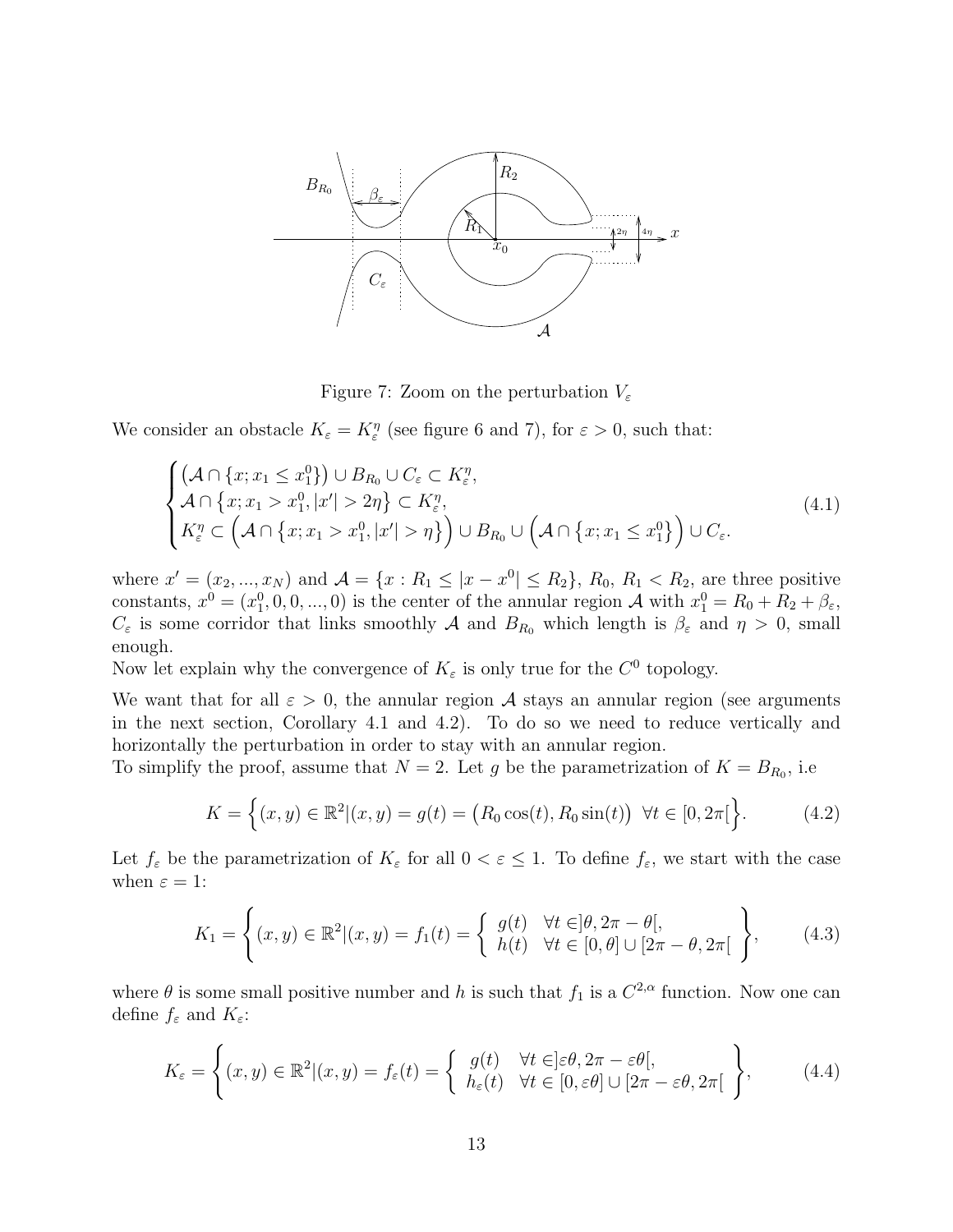where  $h_{\varepsilon}$  is such that  $f_{\varepsilon}$  is a  $C^{2,\alpha}$  function and such that for every  $(x, y) \in \mathcal{A} \cap K_{\varepsilon}$ ,  $(x, y) =$  $h_{\varepsilon}(t) = \varepsilon h(t)$ . This last condition ensures that A stays an annular region.

Then one can easily see that  $K_{\varepsilon} \to K$  as  $\varepsilon \to 0$  for the  $C^0$  topology, i.e  $||f - f_{\varepsilon}||_{C^0([0, 2\pi])} \to 0$ as  $\varepsilon \to 0$ 

Now assume that  $K_{\varepsilon} \to K$  as  $\varepsilon \to 0$  for the  $C^1$  topology. One can notice (see figure 8 below) that for  $\varepsilon = 1$  there exists a  $t_m \in [0, \theta]$  such that  $f'_1(t_m) = e_1 = (1, 0)$  or  $\nu(x_m, y_m) = e_2 =$  $(0, 1)$ , where  $\nu$  is the outward unit normal and  $(x_m, y_m) = f_1(t_m) \in \mathcal{A} \cap K_{\varepsilon}$ .



Figure 8: Outward unit normal

Let consider  $t_{\varepsilon} \in [0, \varepsilon \theta]$  such that  $\nu(x_{\varepsilon}, y_{\varepsilon}) = e_2$ , where  $(x_{\varepsilon}, y_{\varepsilon}) = f_{\varepsilon}(t_{\varepsilon})$  the point at the top of the big sphere in A. This point always exists because we parametrize  $K_{\varepsilon}$  such that A stays an annular region. As the convergence is  $C^1$  one should have that  $\nu(x_\varepsilon, y_\varepsilon) \to \nu(R_0, 0)$ as  $\varepsilon \to 0$ , because  $(x_{\varepsilon}, y_{\varepsilon}) \to (R_0, 0)$  as  $\varepsilon \to 0$ . But  $\nu(x_{\varepsilon}, y_{\varepsilon}) = e_2$  for every  $\varepsilon \in (0, 1]$  and  $\nu(R_0, 0) = e_1$ , which is impossible. The convergence can not be  $C^1$ .

### 4.2 Existence of a non constant solution  $u_{\varepsilon}$  of (1.6)

We want to prove that for all  $0 < \varepsilon < 1$  their exists a solution  $0 < u_{\varepsilon} < 1$  of

$$
\begin{cases}\n-\Delta u_{\varepsilon} = f(u_{\varepsilon}) & \text{in } \mathbb{R}^N \setminus K_{\varepsilon}^{\eta} = \Omega_{\varepsilon}^{\eta}, \\
\nu \cdot \nabla u_{\varepsilon} = 0 & \text{on } \partial K_{\varepsilon}^{\eta} = \partial \Omega_{\varepsilon}^{\eta}, \\
u_{\varepsilon}(x) \to 1 \text{ as } |x| \to +\infty.\n\end{cases} (4.5)
$$

Here as in section 2,  $u_{\varepsilon}$  denotes the solution of the elliptic problem. We will follow the same steps as in [3], section 6.

First, let notice that it is enough to find  $\omega \neq 1$  solution of

$$
\begin{cases}\n-\Delta\omega = f(\omega) & \text{in } B_R \backslash K_{\varepsilon}^{\eta}, \\
\nu \cdot \nabla\omega = 0 & \text{on } \partial K_{\varepsilon}^{\eta}, \\
\omega = 1 & \text{on } \partial B_R,\n\end{cases}
$$
\n(4.6)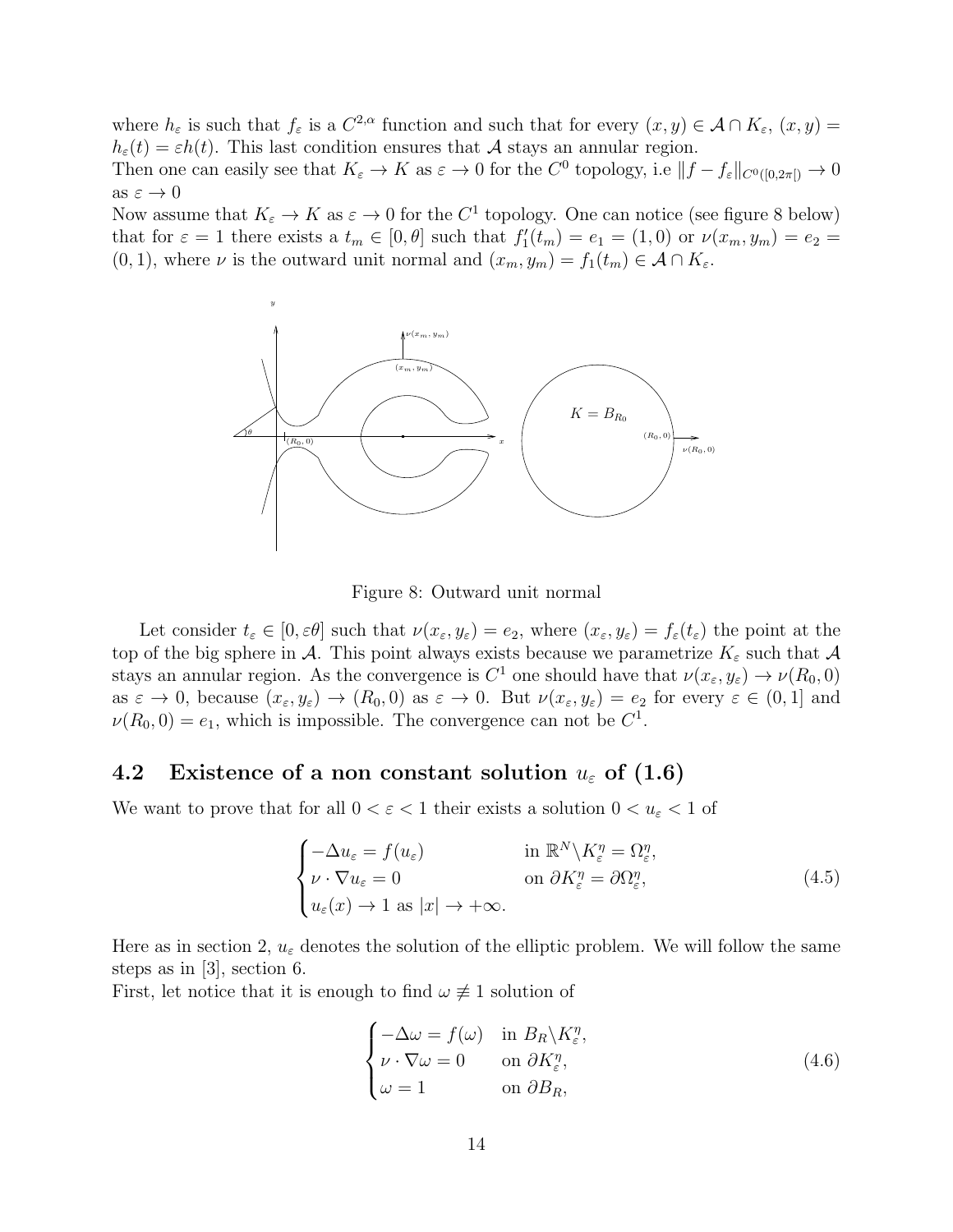for some  $R > 0$  large enough such that  $K_{\varepsilon}^{\eta} \subset B_R$ . Indeed then  $\omega$  extended by 1 outside  $B_R$  is a supersolution of (4.5) and one can define:

$$
\psi(x) = \begin{cases}\n0 & \text{if } \{|x| < R\} \backslash K_{\varepsilon}^{\eta}, \\
U(|x| - R) & \text{if } |x| \ge R,\n\end{cases} \tag{4.7}
$$

where  $U : \mathbb{R}^+ \to (0,1)$  satisfies  $U'' + f(U) = 0$  in  $\mathbb{R}^*_+$ ,  $U(0) = 0$ ,  $U'(\xi) > 0 \forall \xi \geq 0$ ,  $U(+\infty) = 1$ . It exists as soon as (1.3) is satisfied (see proof of Lemma 2.4). As  $U(|\cdot| - R)$ is a subsolution,  $\psi$  is a subsolution of (4.5).

Hence there exists a solution  $\psi < u_{\varepsilon} < \omega$  of (4.5). If we prove that  $\omega \not\equiv 1$  then  $0 < u_{\varepsilon} < 1$ (with the maximum principle).

Now let consider our problem (4.6) and replace  $\omega$  by  $v = 1 - \omega$ . The problem becomes

$$
\begin{cases}\n-\Delta v = -f(1-v) & \text{in } B_R \backslash K_{\varepsilon}^{\eta}, \\
\nu \cdot \nabla v = 0 & \text{on } \partial K_{\varepsilon}^{\eta}, \\
v = 0 & \text{on } \partial B_R.\n\end{cases}
$$
\n(4.8)

Using exactly the same arguments as in [3] one proves that, if we considere:

$$
v_0(x) = \begin{cases} 1 & \text{if } x \in B_{R_2}(x^0) \setminus K_{\varepsilon}^{\eta} \cap \left\{ x; x_1 - x_1^0 \le \frac{2R_1 + R_2}{3} \right\}, \\ \frac{3}{R_2 - R_1} (\frac{R_1 + 2R_2}{3} - (x_1 - x_1^0)) & \cap \left\{ x; \frac{2R_1 + R_2}{3} \le x_1 - x_1^0 \le \frac{R_1 + 2R_2}{3} \right\}, \\ 0 & \text{if } x \in \left[ B_R \setminus (B_{R_2}(x^0) \cup C_{\varepsilon} \cup B_{R_0}(0)) \right] \\ 0 & \cup \left[ B_{R_2}(x^0) \setminus K_{\varepsilon}^{\eta} \cap \left\{ x, x_1 - x_1^0 \ge \frac{R_1 + 2R_2}{3} \right\} \right], \end{cases}
$$
(4.9)

then there exists  $v \in H^1(B_R \setminus K_{\varepsilon}^{\eta}) \cap \{v = 0 \text{ on } \partial B_R\} = H_0^1$  such that  $||v - v_0||_{H_0^1} < \delta$  for some  $\delta > 0$  small enough, that is a local minimizer of the associated energy functional in  $H_0^1$  when the width  $\eta$  of the channel is small enough. For more clarity we will give the main step of the proof but for details see [3], section 6.3.

We introduce the energy functional in a domain  $D$ :

$$
J_D(\omega) = \int_D \left\{ \frac{1}{2} |\nabla \omega|^2 - G(\omega) \right\} dx,\tag{4.10}
$$

defined for functions of  $H^1(D)$ , where

$$
G(t) = \int_0^t g(s)ds.
$$
\n(4.11)

Using Proposition 6.6 in [3] one gets the following Corollary

**Corollary 4.1** In  $B_{R_1}(x^0)$ ,  $v_0 \equiv 1$  is a strict local minimum of  $J_{B_{R_1}(x^0)}$  in the space  $H^1(B_{R_1}(x^0))$ . More precisely, their exist  $\alpha > 0$  and  $\delta > 0$  for which

$$
J_{B_{R_1}(x^0)}(v) \ge J_{B_{R_1}(x^0)}(v_0) + \alpha \|v - v_0\|_{H^1(B_{R_1}(x^0))}^2,
$$
\n(4.12)

for all  $v \in H^1(B_{R_1}(x^0))$  such that  $||v - v_0||^2 \le \delta$ .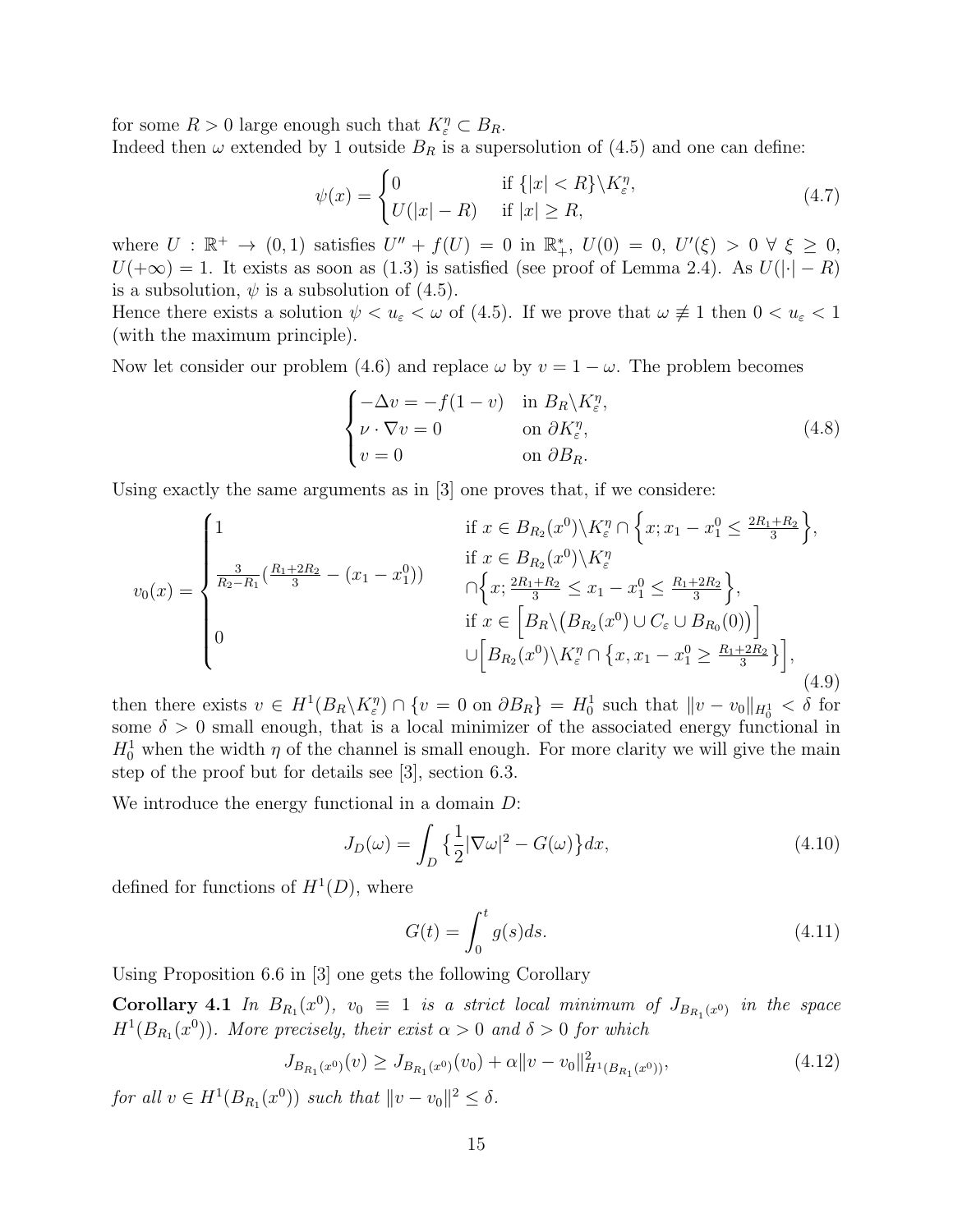And then using Proposition 6.8 of [3] and Corollary 4.1 one gets the following Corollary

**Corollary 4.2** There exist  $\gamma > 0$  and  $\eta_0 > 0$  (which depend on  $\varepsilon$ ) such that for all  $0 < \eta < \eta_0$ and  $v \in H_0^1$  such that  $||v - v_0||^2 = \delta$ , then

$$
J_{B_R \setminus K_{\varepsilon}^{\eta}}(v_0) < J_{B_R \setminus K_{\varepsilon}^{\eta}}(v) - \gamma.
$$

The functional  $J_{B_R\setminus K_\varepsilon^n}$  admits a local minimum in the ball of radius  $\delta$  around  $v_0$  in  $H^1(B_R \setminus K_{\varepsilon}^{\eta}) \cap \{v = 0 \text{ on } \partial B_R\}.$  This yields a (stable) solution v of (4.8) for small enough  $\eta > 0$ . Furthermore, provided that  $\delta$  is chosen small enough, this solution does not coincide either with 1 or with 0 in  $B_R \backslash K_{\varepsilon}^{\eta}$ .

We have proved that for all  $\varepsilon \in ]0,1], u_{\varepsilon} \not\equiv 1.$ 

One has proved that  $C^0$  convergence of the domain is not sufficient. One can now wonder whether this  $C^1$  convergence would be sufficient. The main difficulties here would be the following

- We cannot apply Theorem 1.5 directly to prove the sufficiency of the  $C<sup>1</sup>$  convergence. In deed without the  $C^{2,\alpha}$  convergence of the obstacles we cannot use Schauder theory. One can try to relax some assumptions on the regularity of the domain in the Schauder theory, as it has already been done in the literature  $(L^{\infty}$  assumption for coefficient in an elliptic or parabolic equation is enough to get the maximum principle). This remark refers to some technical arguments that will not be further explored in this article.
- One can try to construct a counterexample, as for the  $C^0$  convergence. The problem here would be that we could not use the energy arguments anymore because if we want the convergence to be  $C^1$ , the perturbations cannot draw any holes (most important argument in the construction of  $v_0$ ).

Thus the optimal space of convergence for the obstacles  $K_{\varepsilon}$  is still an open problem.

# Acknowledgments

The author thanks Henri Berestycki, Grégoire Nadin and François Hamel for their fruitful discussions and encouragements, Sylvain Arguillère for his geometric insights. This study was supported by the French "Agence Nationale de la Recherche" through the project PREF-ERED (ANR  $08$ -BLAN-0313) and by the French "Région Ile de France" through the fellowship "Bouse Hors DIM".

# References

[1] David Gilbarg and Neil S. Trudinger. Elliptic partial differential equations of second order. Classics in Mathematics. Springer-Verlag, Berlin, 2001. Reprint of the 1998 edition.